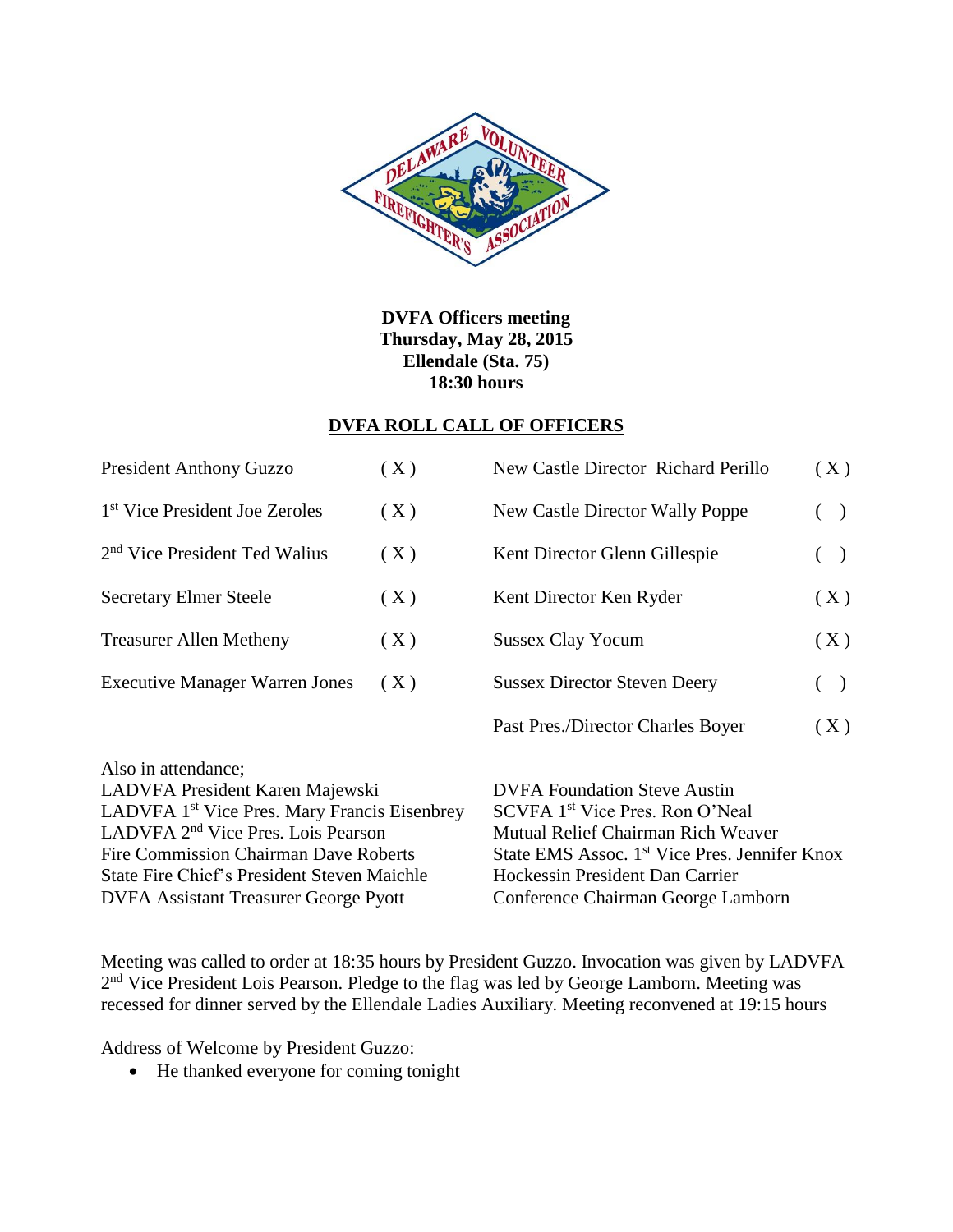- Gave a brief report on an awards program that he and President Majewski attended last Thursday night for the Delaware Academy of Public Safety and Security. They are a military type charter school. They are looking for more public service involvement and are also looking for someone from the fire service to become a member of their board. If anyone needs more information or is interested in becoming a board member, please see Tony or Karen
- The Officers met with Attorney Bill Preston last week and got a briefing on where we are with the insurance rebate distribution money with regards to the City of Wilmington. Attorney Preston feels that the DVFA needs to stay on top of this issue, because it will probably not just go away. He is developing a strategy plan and will be at the June  $14<sup>th</sup>$ Executive meeting to discuss some of the issues that need to be addressed. The first thing that needs to take place is that the 61 fire companies need to sign over or give their permission to the DVFA (for this one issue only) the right for the DVFA to represent them in this case. The insurance money belongs to the individual fire companies and not the DVFA, so the DVFA can not legally go to court for money that doesn't belong to them

## LADVFA: President Karen Majewski:

- The LADVFA has received a letter from the Blades Fire Company stating that the ladies auxiliary of the Blades Fire Company has been dissolved. There was a short discussion around this issue as to one of their members being an officer with the Sussex County ladies.
- Wanted to thank Senator Ennis for his involvement with the meetings that he has had regarding the Public Health Services and the food service license. Senator Ennis has drafted SB 89 which will exempt non-profit organizations from having to have a licensed operator at their functions

DSFCA: President Steven Maichle:

- Greetings from the State Fire Chief's
- Chiefs are busy working on a State-wide standards policy for Company Officers
- Next meeting will be June 25 at Harrington, Sta. 50. Expo will start at 3:00 pm, dinner at 6:30 pm and meeting at 7:00 pm. Currently have 32 vendors for the Expo

DSFPA: President Charles Morgan:

• Absent. No one from the State Fire Police in attendance

# DSEMSA: President Mat DeMarco:

- President DeMarco was absent
- 1<sup>st</sup> Vice President Jennifer Knox brought greetings from the State EMS Association
- Their next meeting will be in conjunction with the Chiefs in Harrington on June  $25<sup>th</sup>$

# **Officer Reports:**

President Anthony Guzzo

Already covered everything under the address of welcome

1 st Vice President Joe Zeroles:

• President Guzzo pretty much covered everything under his report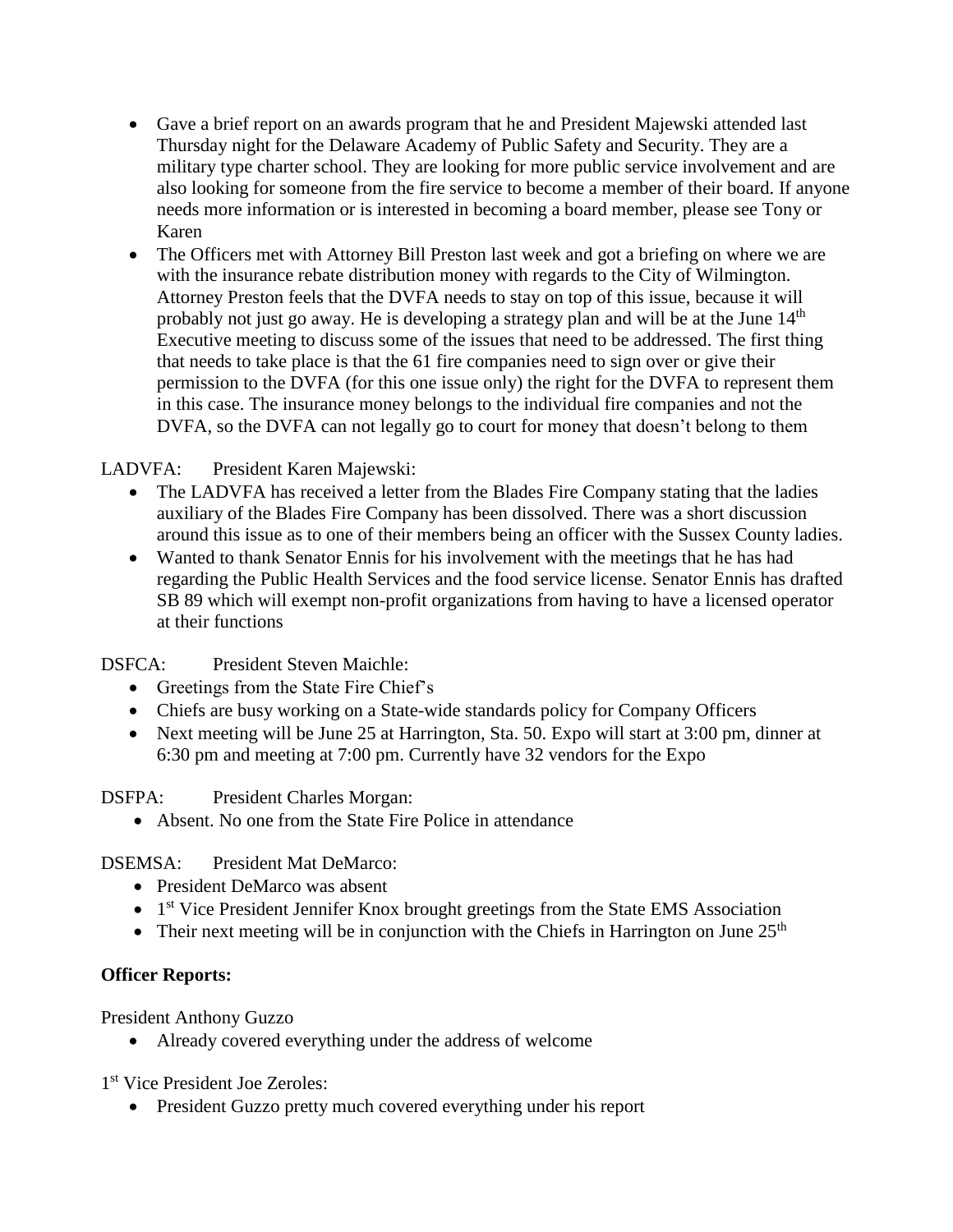2<sup>nd</sup> Vice President Ted Walius:

- Thanked the Association for allowing him to attend the FDIC conference
- Gave a brief report on the recent Delmarva Convention in Millsboro

Secretary Elmer Steele:

- Thanked the Association for allowing him to attend the FDIC conference in Indianapolis and the CFSI dinner in Washington
- See everyone at the June Executive meeting
- Have a safe summer

Treasurer Allen Metheny:

- Advised the group that we will need to transfer funds from the DVFA account to the Conference account in order to pay for the 2015 Conference
- Discussed the issue of dues being reduced about 3 year ago. Dues at that time were \$4,000 and \$1,000 of that went to the Conference. Dues were reduced to \$3,500 and \$500 went to the Conference. Need to re-instate the dues to the level they were in order to get proper funding for the Conference

Fire Commission Chairman Dave Roberts:

- Ambulance audits are due by the end of July
- Still working on a formula for the dispersing of the "traffic fine" money. About \$300,000 in the account so far. Thought that there should be more in the account, so the Commission is reviewing this issue
- The formula for calculating the cost of an ambulance run has been put out to the companies. Haven't received any comments or feedback so far
- Working on a boundary dispute between Dagsboro and Millsboro Fire Companies. They have gone to an arbitrator at the present time

President Guzzo thanked the ladies of the Ellendale Fire Co. for a very delicious meal. A rising round of applause was given to the ladies

Conference Chairman George Lamborn:

- Most everything is going according to plan
- Still need some info on seminars so the final agenda can be prepared
- The Conference Executive committee has decided to cancel the Friday night dance for this year due to the cost and the lack of attendees. This will come up at the June 14<sup>th</sup> DVFA meeting for final approval
- Need to take a look at the Conference parade. This is a very big cost factor with a small amount of participation. Do we need a parade?
- Need to take a strong look at the entire Conference operation based on cost and participation
- Numerous comments from most everyone in the room as to what has been done in the past and what should or could be done in the future
- Final comment was to have each County do a survey and see if it was possible to have each County host the Conference similar to the way it was done years ago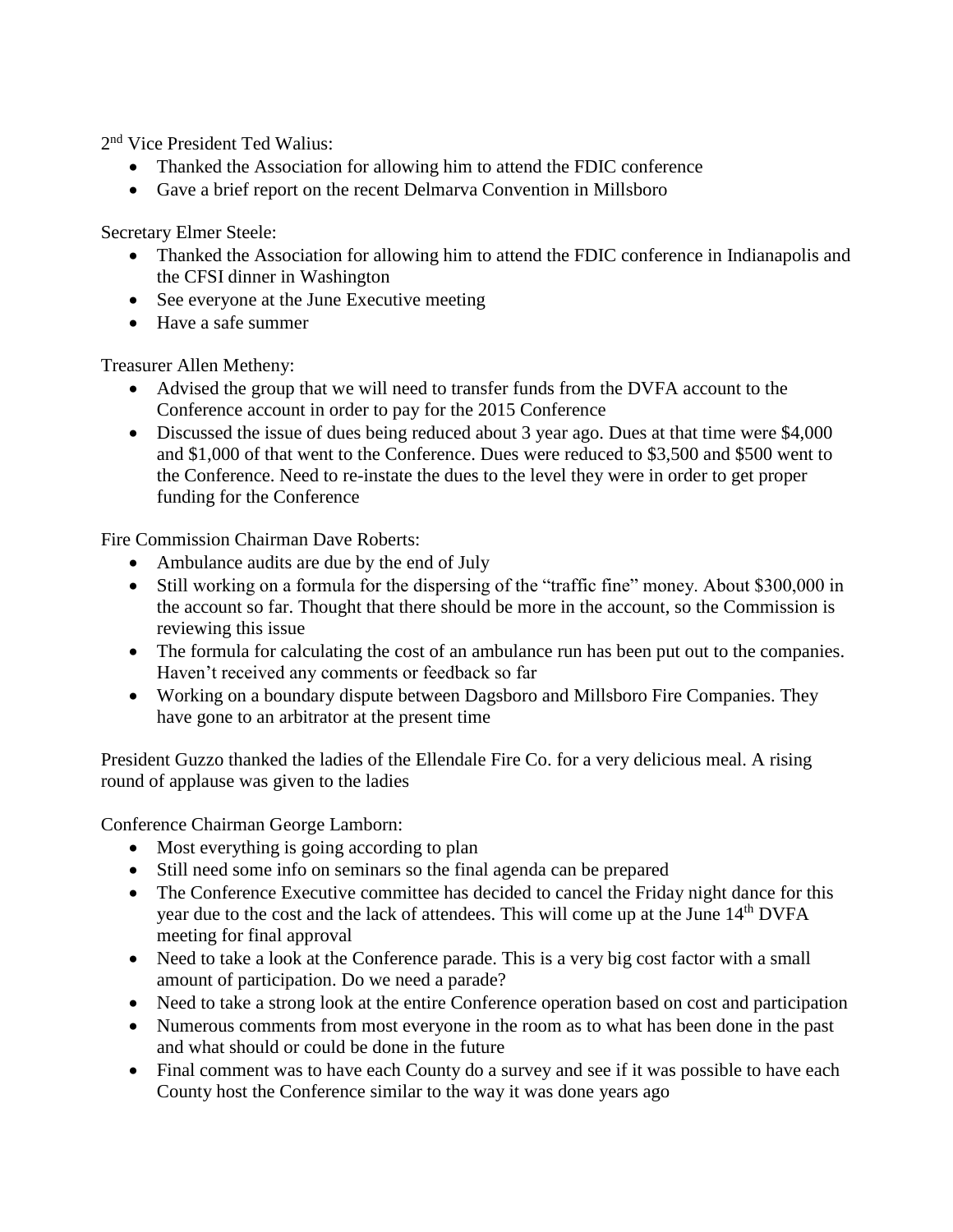DVFA Foundation Steve Austin:

- Foundation is looking at interest rates and/or possible CD's to make the most on their money
- Looking to invest some of their funds
- Money coming in very slow for the monument fund
- Out-of-State report was also given by Steve. PA President Gwen Wenrich has invited our ladies to come to the PA Convention on September 23-26 at Lake Harmony, PA. The MD State Convention is June 22-25 at the Roland E. Powell Conference Center in Ocean City, MD and as usual we will meet on Monday, June 22 at 8:00 am at the top of the escalator and go in as a group for the opening ceremonies

Mutual Relief Chairman Rich Weaver:

• The death benefit for the Bowers Fire Company has not been paid yet since the incident is still under investigation

#### **Directors:**

Past President/Kent Director Charles Boyer:

• Agrees with the Conference issues and something needs to be done

New Castle County Director Richard Perillo:

 Questioned why Warren is doing a daily log/report. President Guzzo responded to the question

New Castle County Director Wally Poppe:

• Absent

Kent County Director Glenn Gillespie:

• Absent

.

Kent County Director Ken Ryder:

• Next Kent County meeting is June  $17<sup>th</sup>$  at Carlisle, Sta. 42

Sussex County Director Clay Yocum:

• Nothing further

Sussex County Director Steven Deery:

- Steve was absent.  $1^{st}$  Vice President Ron O'Neal stated that the next Sussex County meeting is June 23rd at Bridgeville, Sta. 72
- Ron also stated that there will be a meeting of all Sussex County Presidents and Chiefs on June 9<sup>th</sup> at Georgetown, Sta. 77 to discuss the proposed State wide standards and some call board issues

LADVFA 1<sup>st</sup> Vice President Mary Francis Eisenbrey:

• Thanks for the invitation to attend the meeting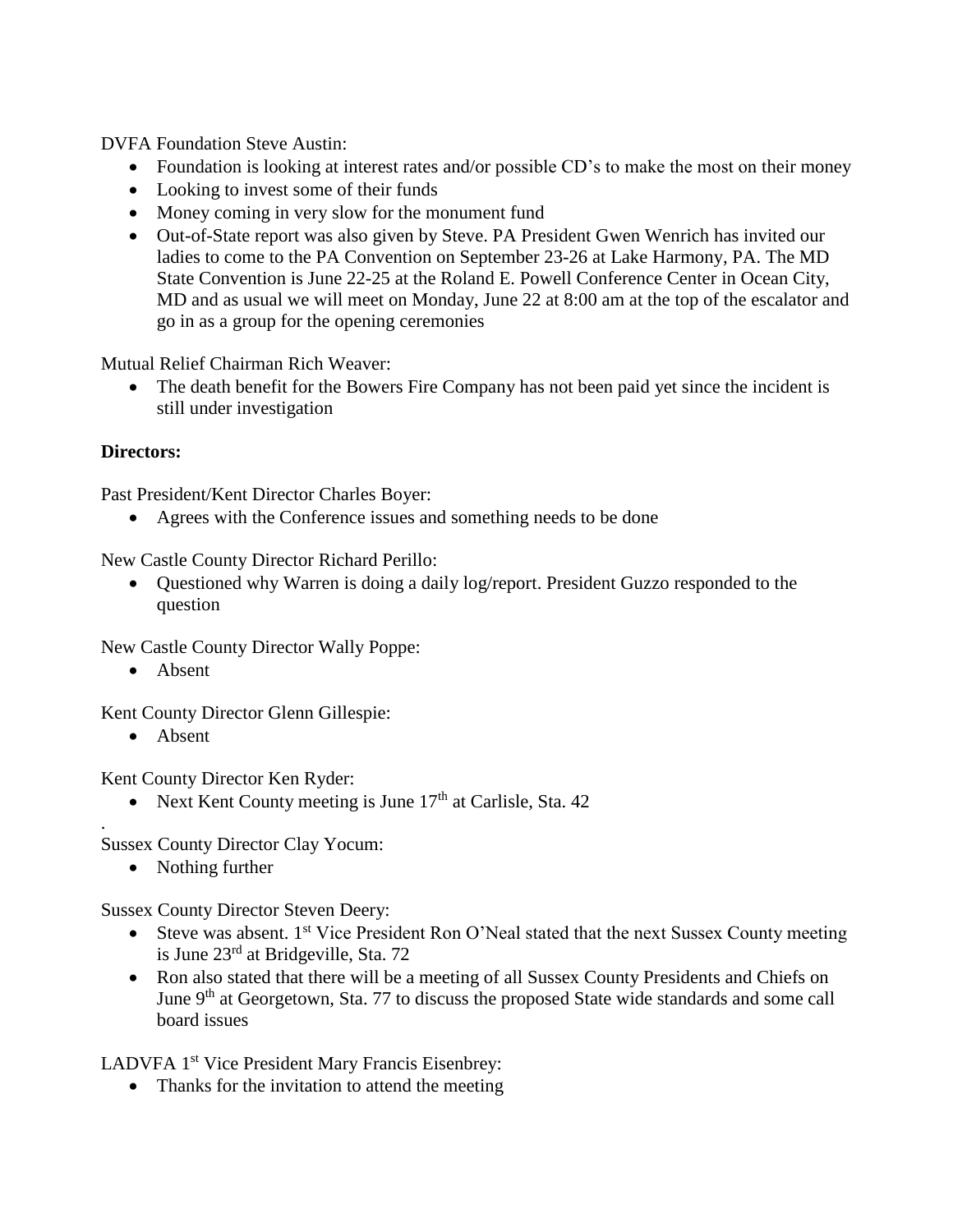LADVDA 2<sup>nd</sup> Vice President Lois Pearson:

• Thanks for having us attend your meeting

Executive Manager Warren Jones:

- Legislation session starts back on Tuesday
- Several bills that we will be watching and will need your support on when they come up for hearings and possible vote
- HB 133 is the sprinkler bill. *This bill requires builders of new, one or two family residential dwellings that are 3 stories or less to provide to the purchasers a cost estimate from the builder for an automatic sprinkler system, as well as information from the State Fire Marshal's Office about the benefits of such a system*
- SB 89 is the Health and Social Services food protection bill that requires all food establishments to have a certified food protection manager. *This Act would require the Department to exempt charitable and fraternal organizations from this requirement. At least 7 other States have created similar exemptions*
- HB 41 is the surf fishing bill. *This bill adds active members of the ladies auxiliaries or volunteer fire departments ladies auxiliary as eligible for free surf fishing licenses. This bill also gives the department presidents discretion in determining what qualifies as an "active" member*
- Budget- The last issue is the budget for FY 2016. Presently the State is \$81 million in the "red". There are bound to be some major cuts and we will be watching this very closely. We have been assured that the fire service, the veterans and the Cheer center programs will be spared, if at all possible
- Officer pictures will be taken at the June meeting. Dress appropriately
- Warren gave a power point presentation on the recruitment & retention program and what their plans are for the rest of the year:

## **Radio:**

- Recommending the use of three of the most listened to radio stations in Delaware (1 in each County)
- WZBH/Georgetown, WDSD/Dover and WSTW/Wilmington
- Schedules will run 2-3- weeks prior to the Open Houses in each County (30 second spots)

## **Print:**

- Use of the Guide/East which reaches all of Delaware with weekly circulation of 80,000 plus
- Will run a full page ad every other week starting in April

## **Cable:**

- Will advertise on specific cable programs; Pawn Stars, Duck Dynasty, Breaking Bad, WWE, Sons of Anarchy, American Pickers, NASCAR and Phillies Baseball
- Cable reaches entire State which includes Wilmington, New Castle and Kent areas as part of the Philadelphia market. Sussex County is part of the Salisbury market
- Cable schedule starts on March  $16<sup>th</sup>$  and runs weekly through June